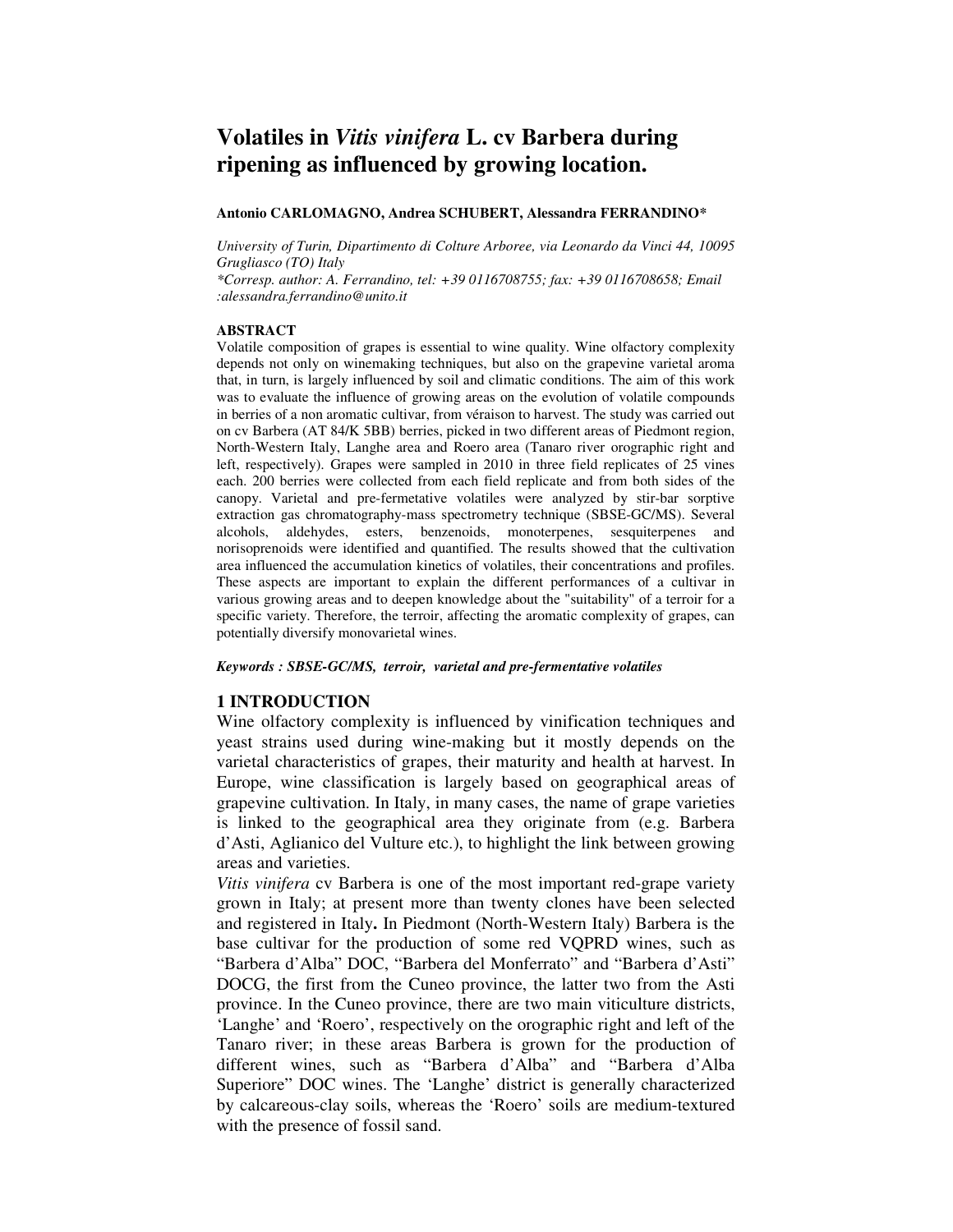Environmental factors, such as topographical, agro-pedological and climatic conditions, usually described by the French term "terroir", influence grape and wine quality and composition [1]. The influence of environment and cultural practices, such as leaf removal, cover crops and water deficit on volatile composition of grapes and wines has been investigated [2-7]*.* The increase of the aromatic potential in water deficit conditions may depend on the higher cluster exposure due to reduced vine vigor [8] rather than to a direct effect. Sunlight exposure may activate the deoxyxylulose-5-phosphate pathway that produces monoterpenes and other isoprenoid compounds such as C13– norisoprenoids [9]. Several studies have reported that sunlight exposure increases the concentration of volatile terpenes, norisoprenoids, such as TDN, vitispiranes and actinidols in exposed berries [10] respect to shaded fruit [2]. Besides, water deficit positively influences concentrations of TDN and β-damascenone, but not that of β-ionone [11]. The aim of this work was to study the evolution of varietal and prefermentative volatiles, from véraison to harvest, in two Barbera vineyards located in the Roero (BR) and Langhe (BL) districts, to understand the influence exerted by growing locations on the accumulation trend and on concentrations and profiles of some classes of volatiles. This study was carried out on clone 'AT 84', characterized by medium vigor and yield  $(2.7 \text{ kg/vine})$ , good sugar accumulation  $(20.5 \%)$  and moderate acidity (pH 3.11; 8.45 and 4.40 g/L of tartaric and malic acid concentrations, respectively) [12].

# **2 MATERIALS AND METHODS**

# **2.1 Vineyard description and sampling**

The study was carried out in 2010 in two *Vitis vinifera* L. cv Barbera vineyards, located at Castellinaldo, (44°47'0" N 8°2'0" E, 210 m a.s.l., Roero area) and at Alba (44°43'0" N 8°5'0" E, 250 m a.s.l., Langhe area). In both vineyards Barbera vines (clone AT 84) were grafted onto Kober 5BB, trained to the vertical shoot positioned (VSP) system and Guyot pruned. In the Roero vineyard, vines were planted in 1993 in a clay loam soil at a spacing of  $2.60 \times 0.90$  m with N-S rows orientation and North exposure. In the Langhe vineyard, vines were planted in 1996 in a silty clay loam soil at a spacing of  $2.30 \times 1.00$ , and row orientation was NW-SE with West exposure.

For each vineyard, three field replicates of 20 vines each were established; fortnightly samplings started at pre-véraison and ended at harvest. 250-300 berries were collected from each field replicate and from both sides of the canopy to overcome the possible effects of different light exposure. Berries were detached from the rachis in groups of 3 to 5 each from the upper, the middle and the bottom part of the cluster. Berries were stored in portable refrigerators and transported to the laboratory; berries were separated from the rachis and a subgroup of 200 berries was weighed and stored at  $-20^{\circ}$ C until volatile analysis. The remaining berries were crushed and the must total soluble solids were measured with a digital refractometer (ATAGO, PR-32).

# **2.2 Chemical analysis**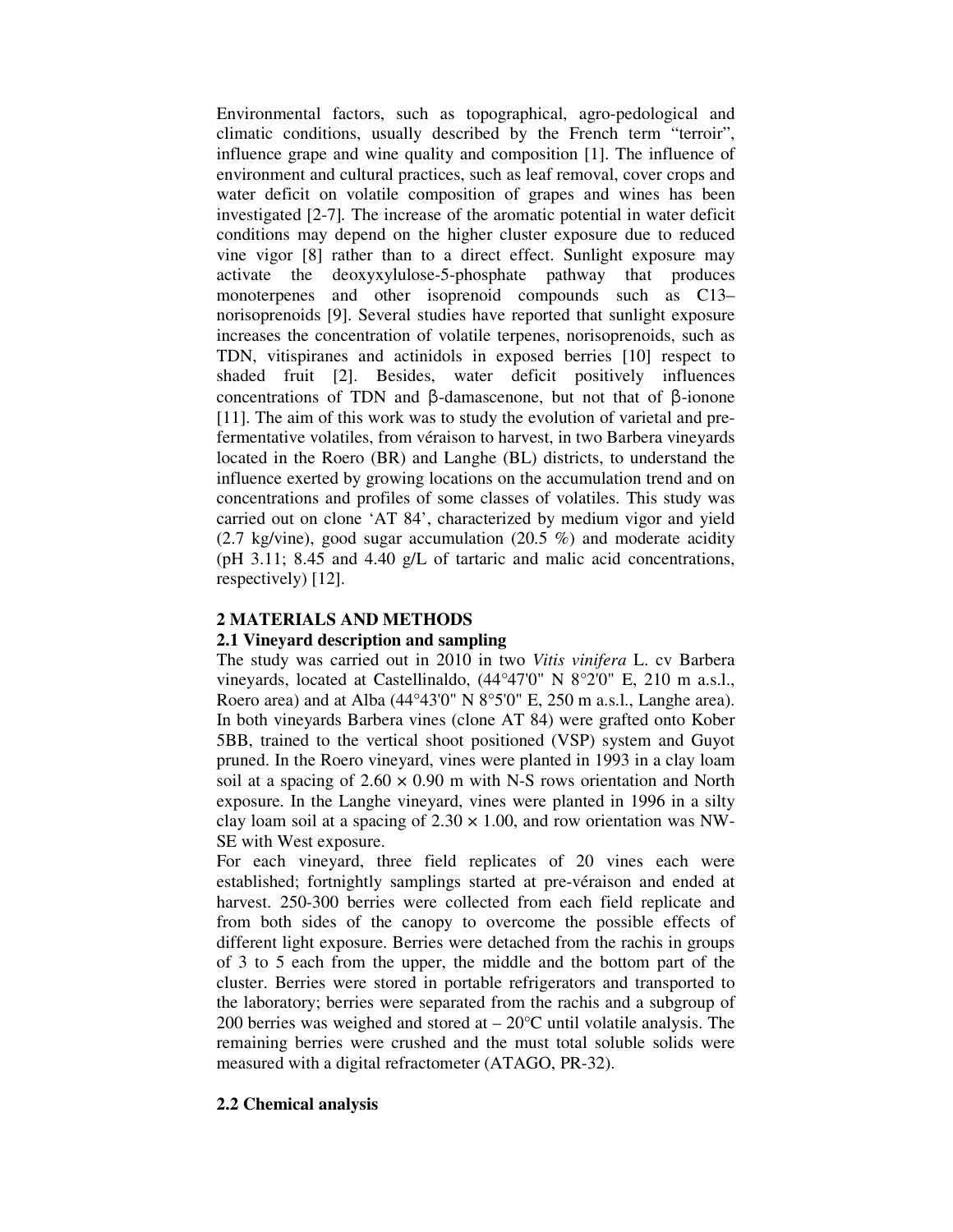Berries were crushed for 2 min without breaking seeds. 10 g of homogenized grapes were diluted with distilled water and 2-heptanol was added as internal standard. 20 mL of the aqueous grape extract were stirred with a PDMS-coated stir bar (Twister®, Gerstel, Mulheim and der Ruhr, Germany) for 6 hours at room temperature. The Twister® was transferred into a thermal desorption unit (TDU, Gerstel, Mulheim and der Ruhr, Germany) for desorption. The desorbed analytes were cryofocused at  $0^{\circ}$ C, with  $CO<sub>2</sub>$ , in a programmed temperature vaporization injector (CIS 4, Gerstel, Germany); after cryo-focalization, analytes were transferred to the GC column (DB-WAX, J&W 122-7032, 30 m  $\times$  0,25  $\mu$ m  $\times$  0,25 mm ID). The GC was a 7890A gas chromatograph interfaced with MS 5975C mass spectrometer (Agilent Technologies). The GC oven initial temperature was set at 40°C for 10.00 min, then at 180°C with a ramp of 2.5°C/min. Temperature increased to 200°C at 1°C/min and was maintained for 10 min. The identification of compounds was performed using a NIST and Wiley Libraries (NIST-05a; Wiley7). Volatile compounds were quantified only when they were present in at least two replicates of the three for each sample. The results were expressed as microgram equivalents of internal standard per Kg of fresh berry.

### **3. RESULTS AND DISCUSSION**



**Figure 1** : Accumulation trend of the main classes of varietal and pre-fermentative volatiles in Barbera grapes from Roero and Langhe areas in Piedmont (North-West Italy). Average values of three replicates  $\pm$  standard errors. (DPV = Days Post Véraison).

The volatiles isolated and quantified with the SBSE-GC/MS technique during ripening of cv Barbera in two growing areas, Roero and Langhe, were grouped in 8 chemical classes (alcohols, aldehydes, esters, benzenoids, monoterpenes, sesquiterpenes and norisoprenoids) according to their chemical similarity and biosynthetic pathways (Fig. 1). In both Barbera growing areas the accumulation of volatiles started before véraison; these results confirm the activation of volatile biosynthetic pathways already in this period, as observed by Kalua and Boss [13]. In BR the accumulation trend continued until harvest, whereas in BL the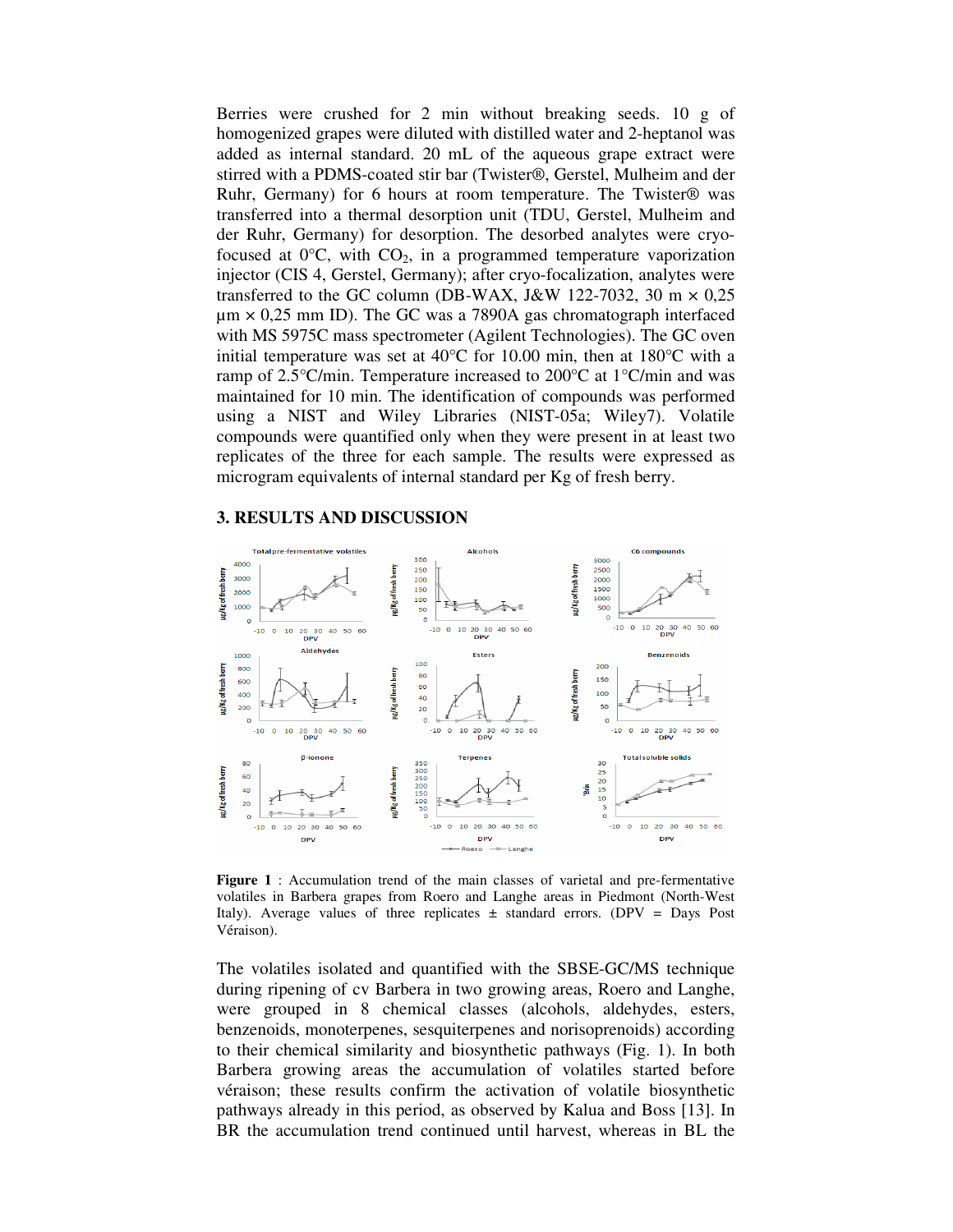maximum accumulation of volatiles was reached at 42 DPV with a successive decrease until harvest (Fig. 1). Also soluble solids (Fig. 1) increased until harvest in BR, whereas in BL they reached the peak of maximum accumulation at 42 DPV, followed by a plateau phase, suggesting a possible correlation between the accumulation of sugars and that of volatiles; the differences detected between the two locations confirm the environmental control of berry ripening [14], and the possible influence of microclimate within the canopy on berry composition [15, 16]. Previous studies have shown that an increase in wine secondary metabolite contents, including volatiles, was tied to an increase in must soluble solids [8]. Thus, for the same variety, dates of harvest that maximize the aromatic expression in grapes, should be decided according to the environmental conditions, because in different grape-growing areas the accumulation trend of primary and secondary metabolites proceeds differently. The differences detected in total volatile concentrations in grapes from the two growing areas may depend on the different rainfall levels measured between 40 DPV and harvest: 26 mm in BR and 62 mm in BL. In general, from budbreak to harvest, BR received much less rainfall (447 mm) than BL (520 mm), which resulted in a higher volatile concentration in grapes from BR respect to BL. However, the correlation between water availability and aroma potential at harvest is not very clear, being profoundly influenced by the climatic conditions of the growing areas [17, 18].

Alcohols and aldehydes, other than C6 compounds (Fig. 1), showed similar patterns of accumulation kinetics during ripening in grapes from the two growing areas, suggesting that the  $\beta$ -oxidation of fatty acids is probably controlled more by the genotype than by the growing area itself. BR showed a higher concentration of benzenoids during berry ripening compared to BL (Fig. 1). The lower water availability from rainfall in the Roero area probably influenced benzenoid accumulation. Indeed, as water deficit increased anthocyanin biosynthesis[19], benzenoids deriving from the phenylpropanoid pathway, many of them being intermediate products, might probably take advantage from weak water stress conditions.

Differences between BR and BL were also found for esters in terms of accumulation kinetics (Fig. 1) and qualitative profile; among esters, hexyl-acetate was not detected in BL grapes (data not shown). The presence of hexyl-acetate exclusively in BR grapes and in only two stages of ripening (-2 and 4 DPV, data not shown), suggests that the activity of alcohol acetyl transferase might be under environmental control and, in agreement with Kalua and Boss[13], the activity of this enzyme appeared irrelevant in post-véraison. In general, esters in BR grapes increased until 20 DPV and decreased thereafter.

In all stages of ripening, in both BR and BL grapes, the most important class of chemical compounds detected as 'varietal and pre-fermentative' volatiles was that of C6 compounds (Fig. 1) in agreement with Kalua and Boss [13]. The presence of these compounds during the whole period of sampling suggests that enzymes responsible for their formation are active throughout the berry development similarly to what was previously assessed from fruit-set to harvest by Kalua and Boss [13]. BL showed an increase until 40 DPV and a decrease until harvest, suggesting that in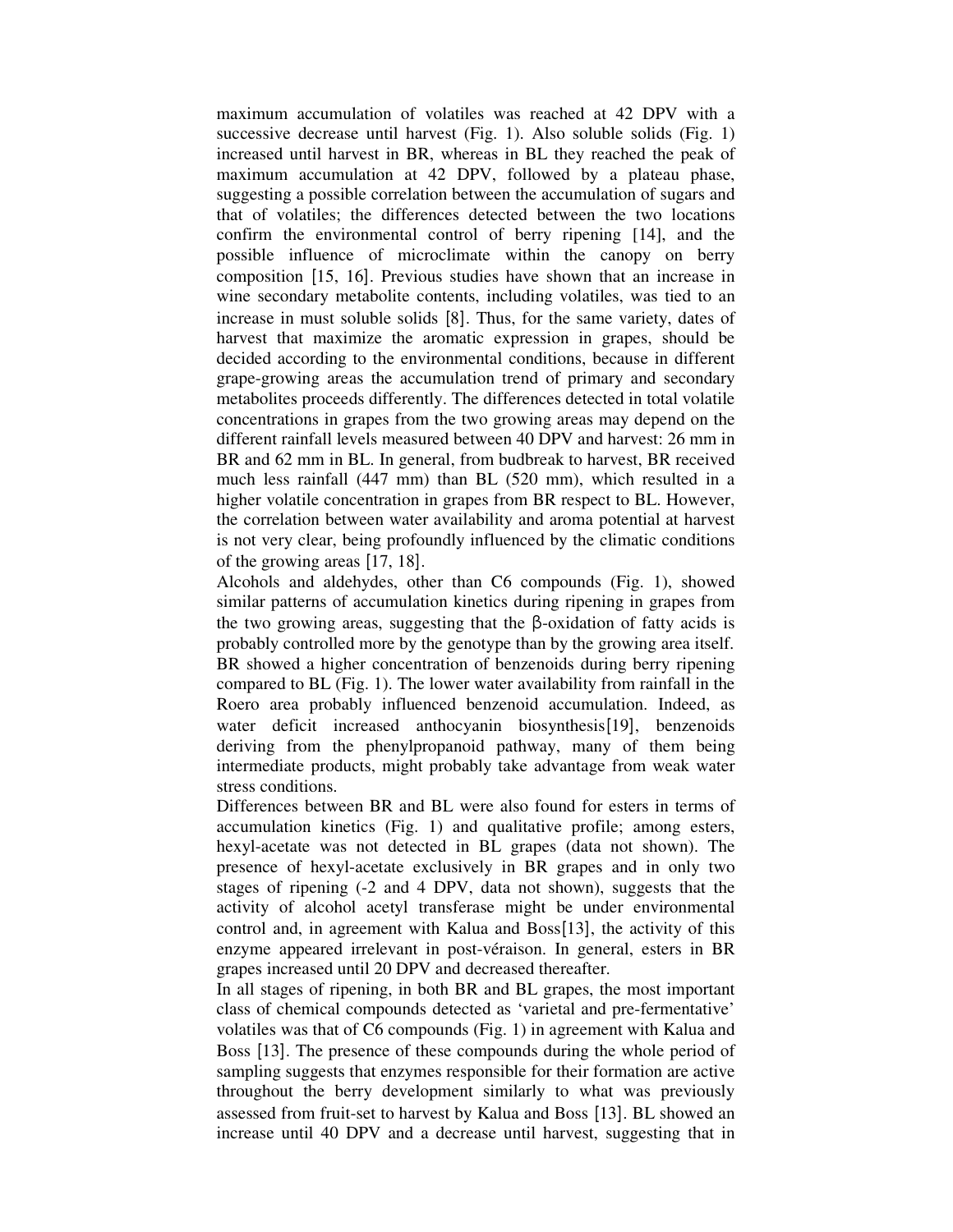fully ripe grapes the concentration of these molecules decreases, as observed by others authors [16, 20]. On the contrary, in BR grapes at harvest the content of these compounds was still high; this likely suggests that these grapes were not fully ripe, yet, in agreement with the still on going accumulation of soluble solids (Fig. 1).

In our work BR and BL showed different accumulation kinetics for βionone and terpenes (Fig. 1), with higher concentrations in BR than BL during all stages of ripening. This aspect is very important because these compounds have low sensory thresholds, particularly β-ionone [21], and give important contributions to grape and wine aroma even at very low concentrations. These results could be pivotal to explain the sensory differences among the wines of the two growing locations, which in part derive from the influence of pedo-climatic conditions on the grape genotype. From véraison to harvest, in both Roero and Langhe areas, mean temperatures were the same  $(18,2 \degree C)$  as well as the sum of degree days base  $10^{\circ}$ C (1615 and 1619 °C, respectively). But, as we did not measure berry temperature, we do not know if the different vineyard exposure has been able to influence berry temperature and, consequently, the accumulation of terpenes and β-ionone, being known that warmer temperatures during berry ripening leaded to a reduction of monoterpene concentration [2]. We can speculate that as in our latitudes West exposure receives more light than North exposure, an effect of light on volatile accumulation is possible, as shown by Vilanova et al. [4]. Furthermore, it is not to exclude a direct effect of rainfall availability on volatiles, as the lower rainfall detected in BR may have favoured higher monoterpene accumulation. In BL, the concentration of terpenes was more or less constant during all stages of ripening, whereas in BR it increased during ripening.

In addition, the differences detected between grapes from the two growing areas may depend on the different soil types, which might influence directly (texture, active limestone) or indirectly (water holding capacity, nutrient availability) berry composition. The two soils showed a similar clay concentration (27% BR and 29% BL), whereas BR had more sand (43%) and BL more silt (57%). The different percentages of sand and silt determining different physical and hydrological properties could influence the volatile accumulation, particularly that of terpenes and βionone. Sabon and co workers [22], have found that in wines certain molecules, such as β-ionone, β-damascenone, geraniol, and Z-hexen-2 enol, can be used as indicators of the grapegrowing area.

Sesquiterpenes were found in one date (41 DPV) in BR grapes, and in two dates in BL ones (-8 and 54 DPV); in BR a sesquiterpene (whose more abundant fragment was 41 m/z) was found, whereas in BL grapes also farnesol was identified (data not shown), in both dates. In literature, data regarding the accumulation kinetics of these compounds are not always in agreement [6, 13]. These differences are probably due to the different varietal behavior, pedo-climatic conditions or different reaction to external stimuli mediated by jasmonate signals [23].

## **4 CONCLUSIONS**

Data collected during our experiment have highlighted the influence of environmental conditions on varietal and pre-fermentative volatile